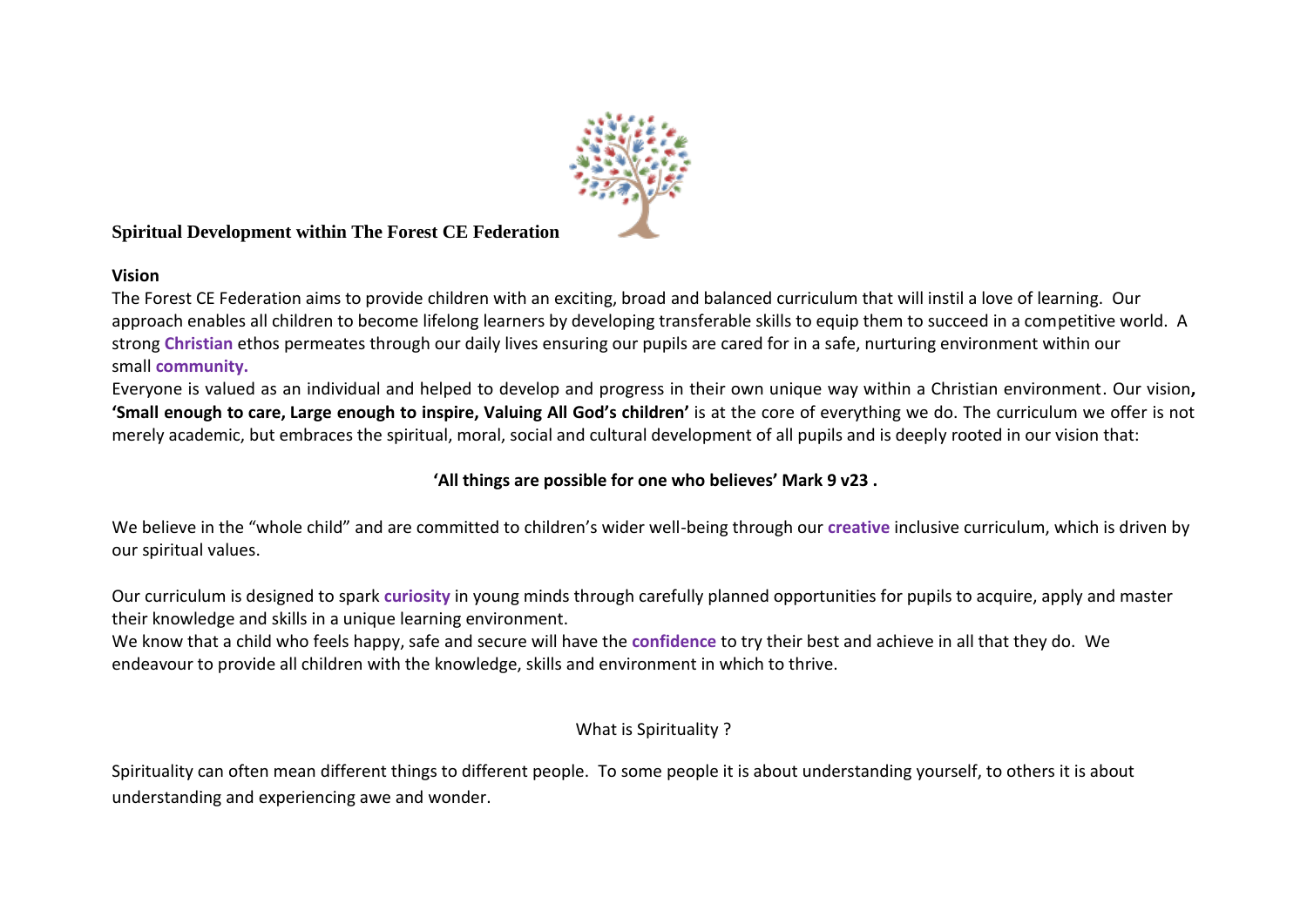For us here at The Forest CE Federation, developing spirituality is about developing a person as a whole. It is concerned with the growth and development of each person as a unique, individual child of God; developing their sense of worth and helping them to understand their place in God's world. Spirituality is also concerned with how our faith, beliefs and values inspire us to act. Finally, spirituality is about how we experience God and how he meets with us.

At The Forest CE Federation, we see spirituality in many ways:

A sense of awe and wonder

Care for nature and living things

Wanting to love and to be loved by people

#### **Awe and Wonder**

Children are born inquisitive, and it is our duty to nurture this natural curiosity and guide them towards looking at the world and noticing, with awe and wonder, the natural and man-made delights all around us. We want to encourage them to ask 'big questions' about life, religion, nature, science and any other area of fascination.

#### **Caring for Nature and Living Things**

We provide many opportunities for children to learn about nature and the role they play in protecting our world. As a Church School Federation, this is especially important. We have a very active Eco Committee and School Council. Through science and topic work, children learn about the world and how they can care for living things.

#### **Love**

We pride ourselves on our ethos of the Federation family. Through our Christian Values, we teach children to care for friends, family and the community. Indeed, our curriculum includes learning about those we love and who love us.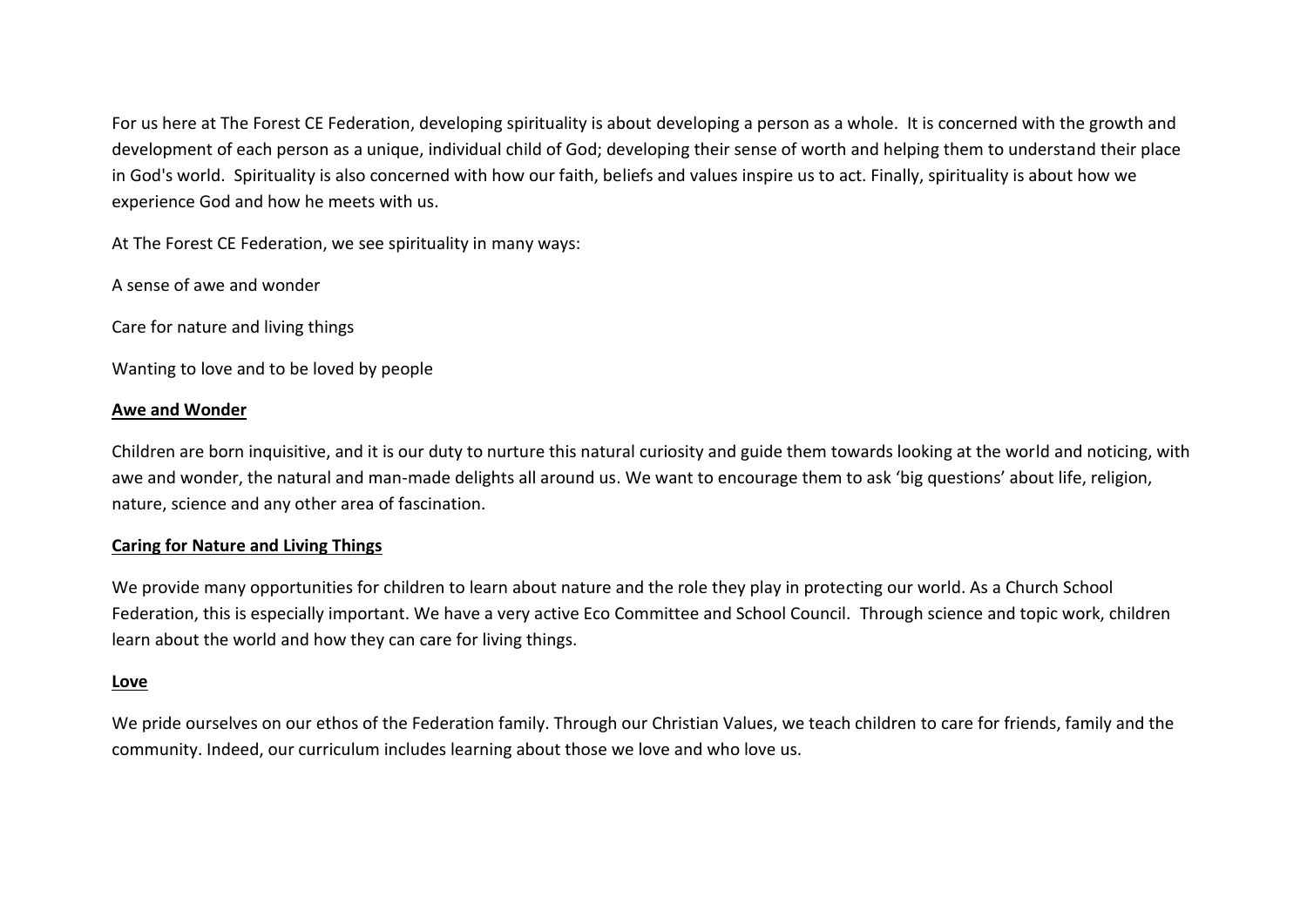Children's spiritual development is fostered through all aspects of our provision. It is about the relationships and the values that we consider to be important, as well as the development of knowledge, concepts, skills and attitudes. We give children opportunities to:

Express personal beliefs and compare views with others, sharing feelings and opinions through discussions and stories.

Begin to develop their own system of beliefs which may or may not include religious beliefs.

Experience a love of learning through rewarding their enthusiasm and by encouraging exploratory play and learning.

Reflect upon the world around them and show a sense of awe and wonder towards aspects of the natural world or human achievement.

Reflect on the situations of others through role play, stories.

Experience a range of stories, music, art, drama and dance.

## **We develop spirituality in many ways including:**

**A daily act of Collective Worship**: Collective Worship is important to us as a school community. It is a great way to come together to listen to God's word, sing songs and pray together.

**Time for reflection**: During our Collective Worship, time is given for children to sit quietly and reflect on the message that they hear and think about ways in which they might live out what they have heard.

**Time for prayer**: Prayer is an important aspect of the school day. We have school prayers which we say at the end of the day and before lunch. Praying together helps us to worship together as a family. We also have a prayer area in school, each week there are different activities laid out for children to interact with, say their own prayers and have quite times of reflection

**Sharing our values**: Our Christian values form part of who we are as a school. Sharing these and encouraging each person to behave in a way that upholds our values is part of developing ourselves as individuals.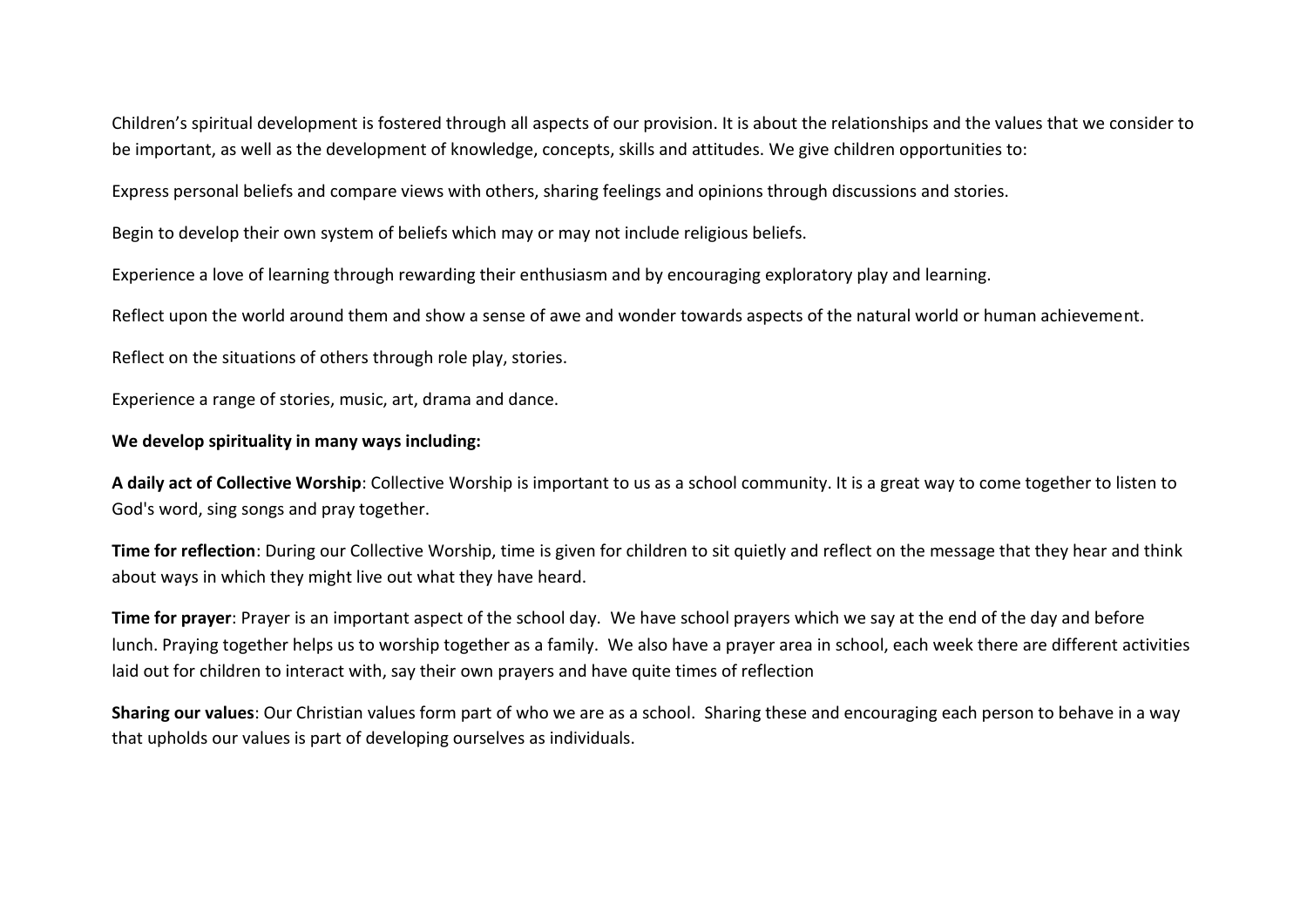**A well taught RE Curriculum**: We have a well resourced and well planned RE Curriculum that not only teaches children about Christianity but supports their understanding of other faiths too.

**Celebrating as much as possible**: We love to celebrate the successes of our children. We have a special celebration worship on a Friday, where we celebrate the achievements and attitudes of our children. We also have a VIP gathering once a term, in which parents are invited.

| <b>Spiritual Development</b>    |                                                           |                                 |  |
|---------------------------------|-----------------------------------------------------------|---------------------------------|--|
| <b>Aspects of Spirituality</b>  | School opportunities                                      | <b>School Development</b>       |  |
| A sense of the mystery of life: | Creative curriculum                                       | Reflection areas inside and out |  |
|                                 | Literacy - Poetry/Stories                                 | Further multi-cultural visits   |  |
|                                 | Relationships education                                   |                                 |  |
|                                 | Challenges in maths                                       |                                 |  |
|                                 | 'Big' questions - RE/Philosophy                           |                                 |  |
|                                 | <b>Reflection corners</b>                                 |                                 |  |
|                                 | Sacred spaces - visits                                    |                                 |  |
| A sense of choice, decision     | Junior Duke award                                         | Launch Junior Duke awards       |  |
| making and personal             | Self-evaluation                                           |                                 |  |
| responsibility:                 | Group work - peer marking                                 |                                 |  |
|                                 | Ethos/School- All things are possible to one who believes |                                 |  |
|                                 | <b>Behaviour choices</b>                                  |                                 |  |
|                                 | Continuous provision- independent learning                |                                 |  |
|                                 | Philosophy for children                                   |                                 |  |
| A sense of awe and wonder:      | <b>Visits</b>                                             | Resources                       |  |
|                                 | Curriculum                                                | <b>Further visits</b>           |  |
|                                 | Church visits                                             | Link School                     |  |
|                                 | Awareness of world - Global Neighbourhood                 |                                 |  |
|                                 | Visitors to school                                        |                                 |  |
|                                 | Worship times                                             |                                 |  |
|                                 | <b>Resources</b>                                          |                                 |  |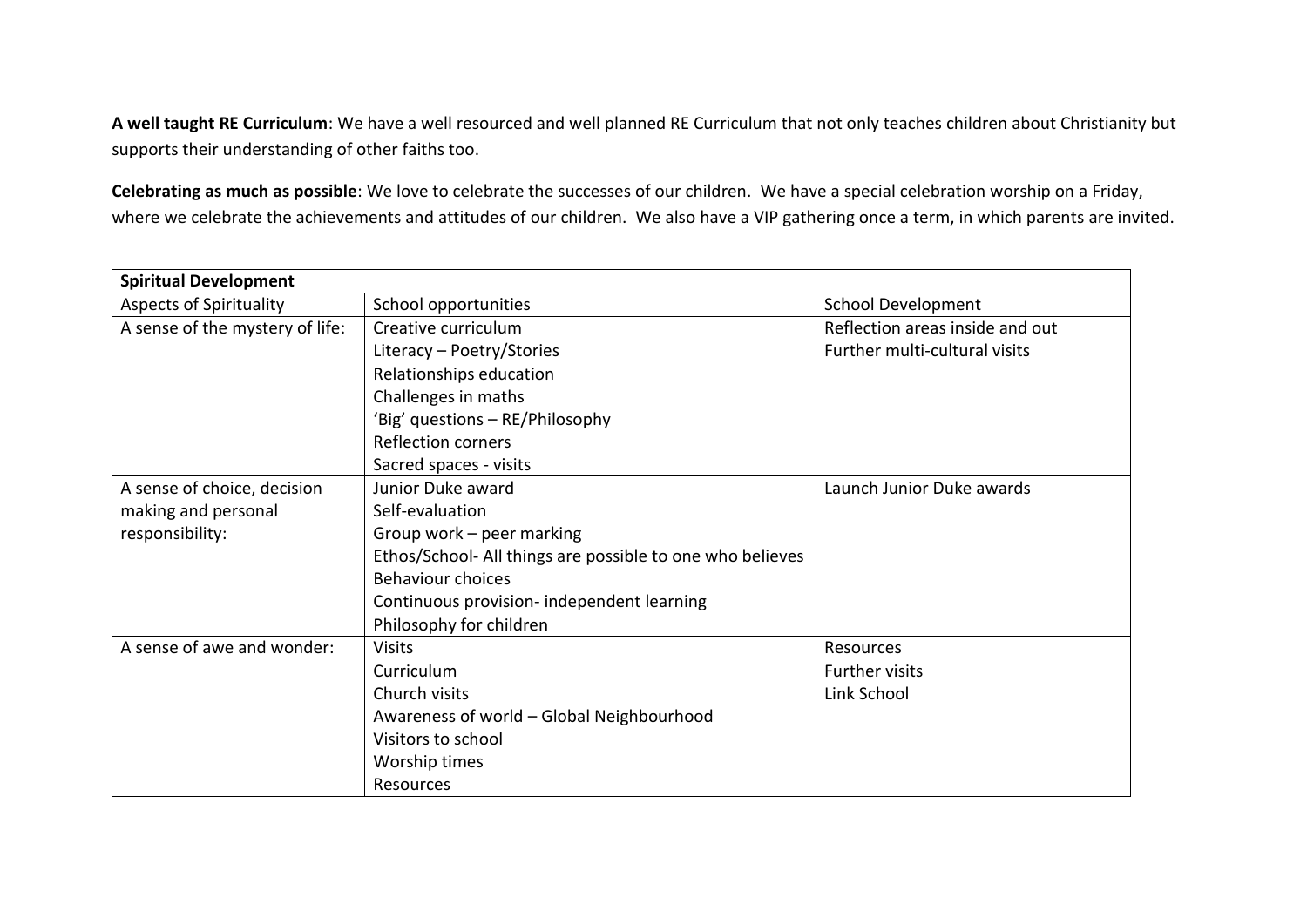|                                  | Real life experiences                                 |                                             |
|----------------------------------|-------------------------------------------------------|---------------------------------------------|
|                                  |                                                       |                                             |
| A sense of awareness of there    | Reflection                                            | Symbols                                     |
| being something more to life     | 'Big questions'                                       |                                             |
| than meets the eye:              | <b>Stories Worship times</b>                          |                                             |
|                                  | Relationships                                         |                                             |
|                                  | Christian Symbols                                     |                                             |
|                                  | The Arts                                              |                                             |
|                                  | Philosophy/RE lessons                                 |                                             |
| <b>Spiritual Development</b>     |                                                       |                                             |
| <b>Aspects of Spirituality</b>   | School opportunities                                  | <b>School Development</b>                   |
| A sense of love for the outside: | Play area / forest school/outdoor learning from R-Yr6 | Reflection garden areas                     |
|                                  | Off-site visits / walks / residentials                |                                             |
|                                  | Arts                                                  |                                             |
|                                  | Church visits                                         |                                             |
|                                  | Creativity/reflection days                            |                                             |
| A sense of pattern, sequence     | Science/Music//Sport/Dance                            | Flexible timetables - continuous provision  |
| and order:                       | The Arts                                              |                                             |
|                                  | Behaviour policy                                      |                                             |
|                                  | Innovative curriculum                                 |                                             |
|                                  | Christian Year Collective Worship                     |                                             |
|                                  | Visual timetables                                     |                                             |
| A sense of enquiry and open      | Philosophy for Children                               | Encouraging children to ask 'big questions' |
| mindedness:                      | RE lessons                                            |                                             |
|                                  | 'Big questions'                                       |                                             |
|                                  | <b>Reflection time</b>                                |                                             |
|                                  | Show and Tell                                         |                                             |
|                                  | Self-evaluation/ peer assessment                      |                                             |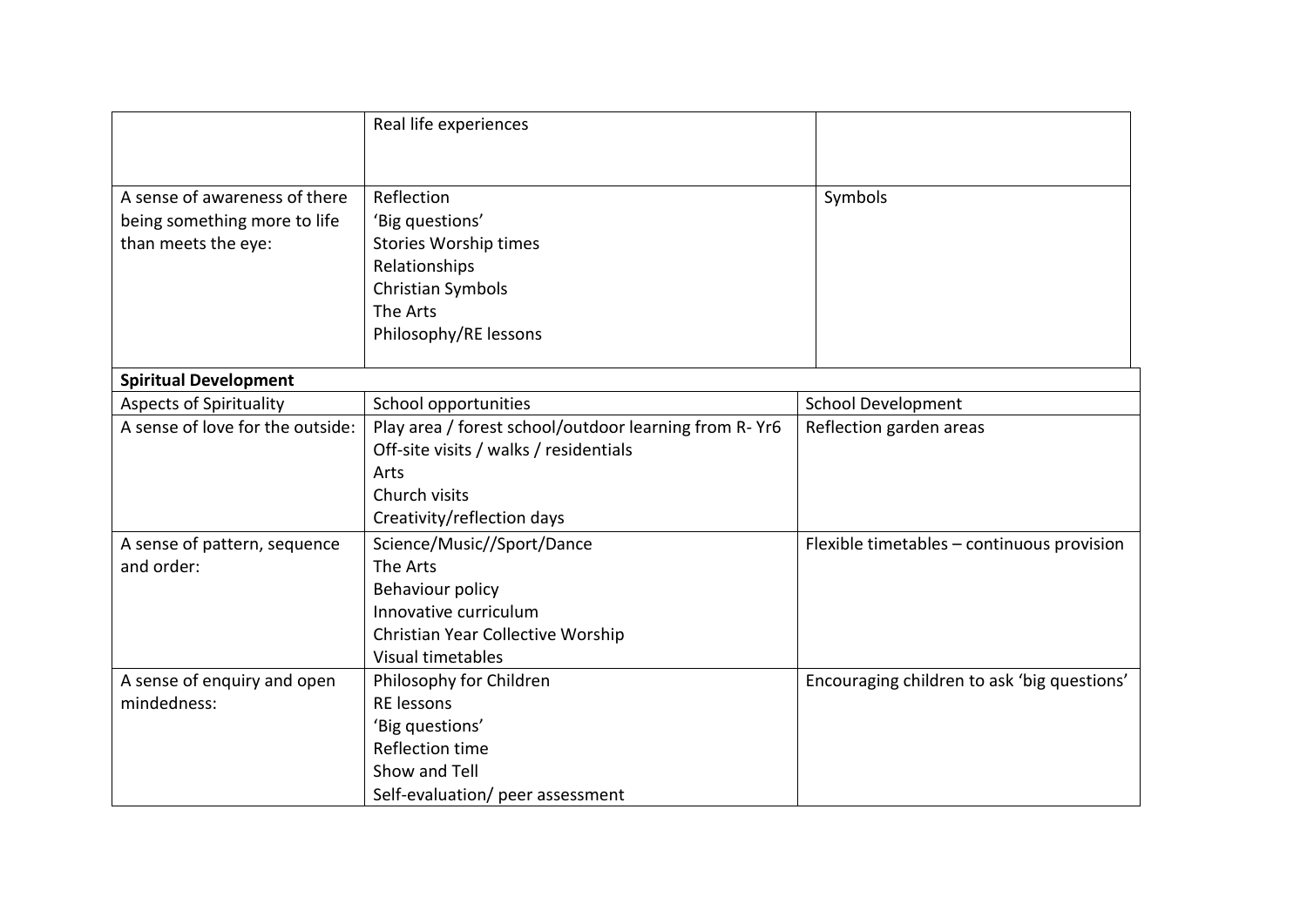|                                | Christian values of tolerance and respect<br><b>British Values</b> |                           |
|--------------------------------|--------------------------------------------------------------------|---------------------------|
| A sense of life's joys and     | <b>Celebration Collective Worship</b>                              |                           |
| achievements:                  | Genuine achievement - high standards                               |                           |
|                                | <b>EYFS special moments</b>                                        |                           |
|                                | Celebrations                                                       |                           |
|                                | Inspirational speakers                                             |                           |
|                                | Fun curriculum                                                     |                           |
|                                | Humour in lessons                                                  |                           |
|                                | Children supporting planning and leading Collective                |                           |
|                                | Worship                                                            |                           |
| <b>Spiritual Development</b>   |                                                                    |                           |
| <b>Aspects of Spirituality</b> | Opportunities                                                      | <b>School Development</b> |
| A sense of disappointment and  | Bereavement,                                                       | Behaviours for learning   |
| failure, suffering and pain:   | Disasters in news                                                  |                           |
|                                | Collective Worship stories (Bible and multi-cultural)              |                           |
|                                | Supporting charities                                               |                           |
|                                | In lessons - failing is positive - you are learning                |                           |
| A sense of others as feeling,  | Relationships with others                                          |                           |
| thinking people:               | <b>Resolving conflicts</b>                                         |                           |
|                                | Respect for each other - unique and special                        |                           |
|                                | Caring for each other's feelings                                   |                           |
|                                | Worship Time - respecting                                          |                           |
|                                | Christian Values - sharing/giving/respecting                       |                           |
|                                | Staff modelling - taking turns                                     |                           |
|                                | Behaviour policy - clear rules, rewards and                        |                           |
|                                | consequences                                                       |                           |
|                                | Global links - other than ourselves                                |                           |
|                                | <b>Buddy system</b>                                                |                           |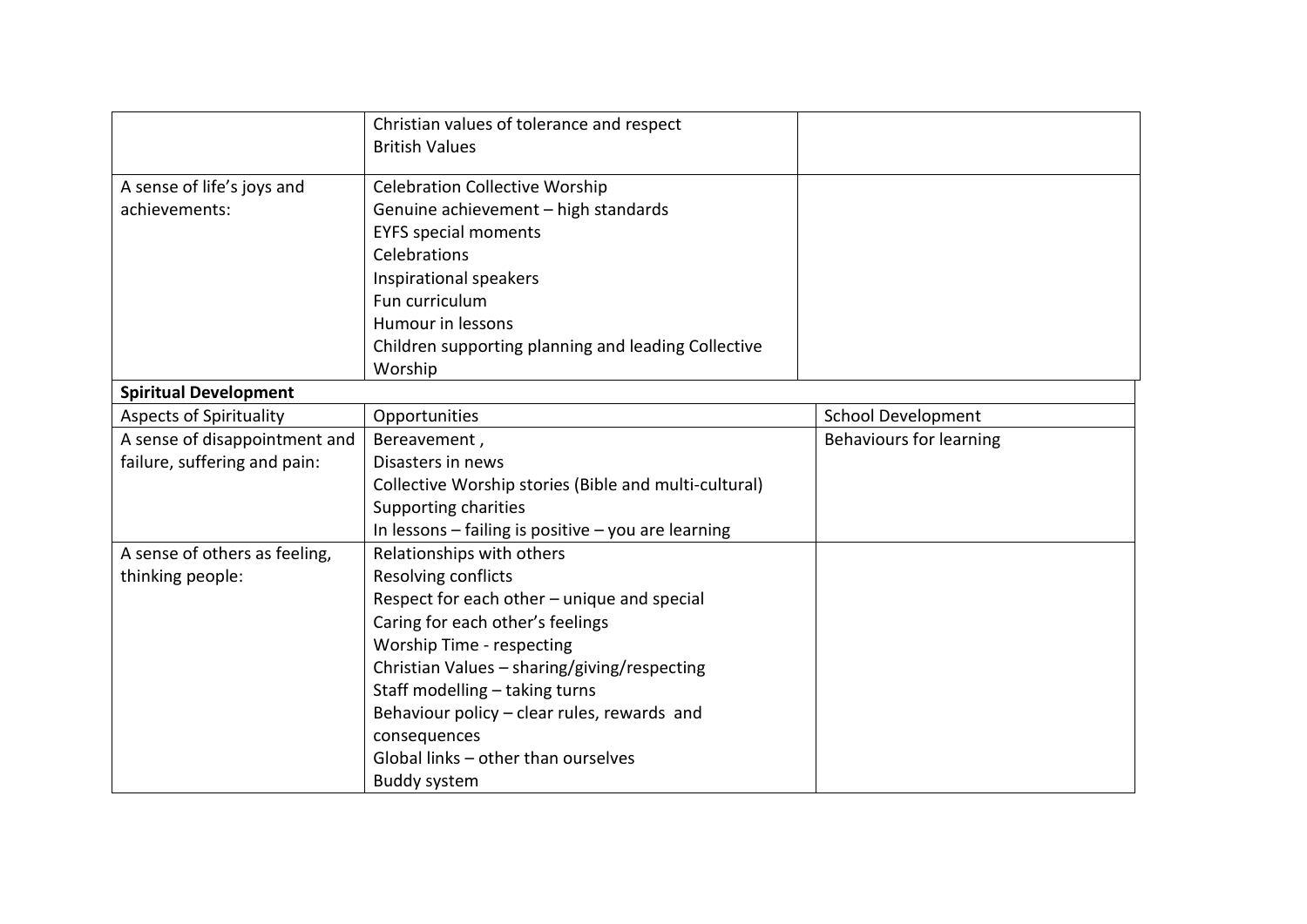|                                    | Playground buddies                                                                                                                                                                                                                                                                                                                    |                                                      |
|------------------------------------|---------------------------------------------------------------------------------------------------------------------------------------------------------------------------------------------------------------------------------------------------------------------------------------------------------------------------------------|------------------------------------------------------|
| A sense of empathy with<br>others: | Social stories<br>Social skills groups<br>Peer support<br>Role play<br>Supporting charities<br>Sportsmanship<br><b>Emotional intelligence</b><br>Provision mapping                                                                                                                                                                    | Global Neighbourhood project<br>Courageous advocates |
| <b>Spiritual Development</b>       |                                                                                                                                                                                                                                                                                                                                       |                                                      |
| <b>Aspects of Spirituality</b>     | School opportunities                                                                                                                                                                                                                                                                                                                  | <b>School Development</b>                            |
| A sense of silence and             | Noise level in classrooms - Quiet working                                                                                                                                                                                                                                                                                             | <b>Worship Times</b>                                 |
| reflection:                        | Reflection spaces throughout school                                                                                                                                                                                                                                                                                                   | Work / life balance                                  |
|                                    | Planning and preparation time for teachers<br>Music to enter Collective Worship<br>Collective Worship is a time for stillness and reflection<br>about oneself, Jesus and others<br>Worship time daily<br>Thinking time for children and staff<br>Calm school<br>Professional development time for all staff to reflect on<br>practice | Wellbeing days for staff                             |